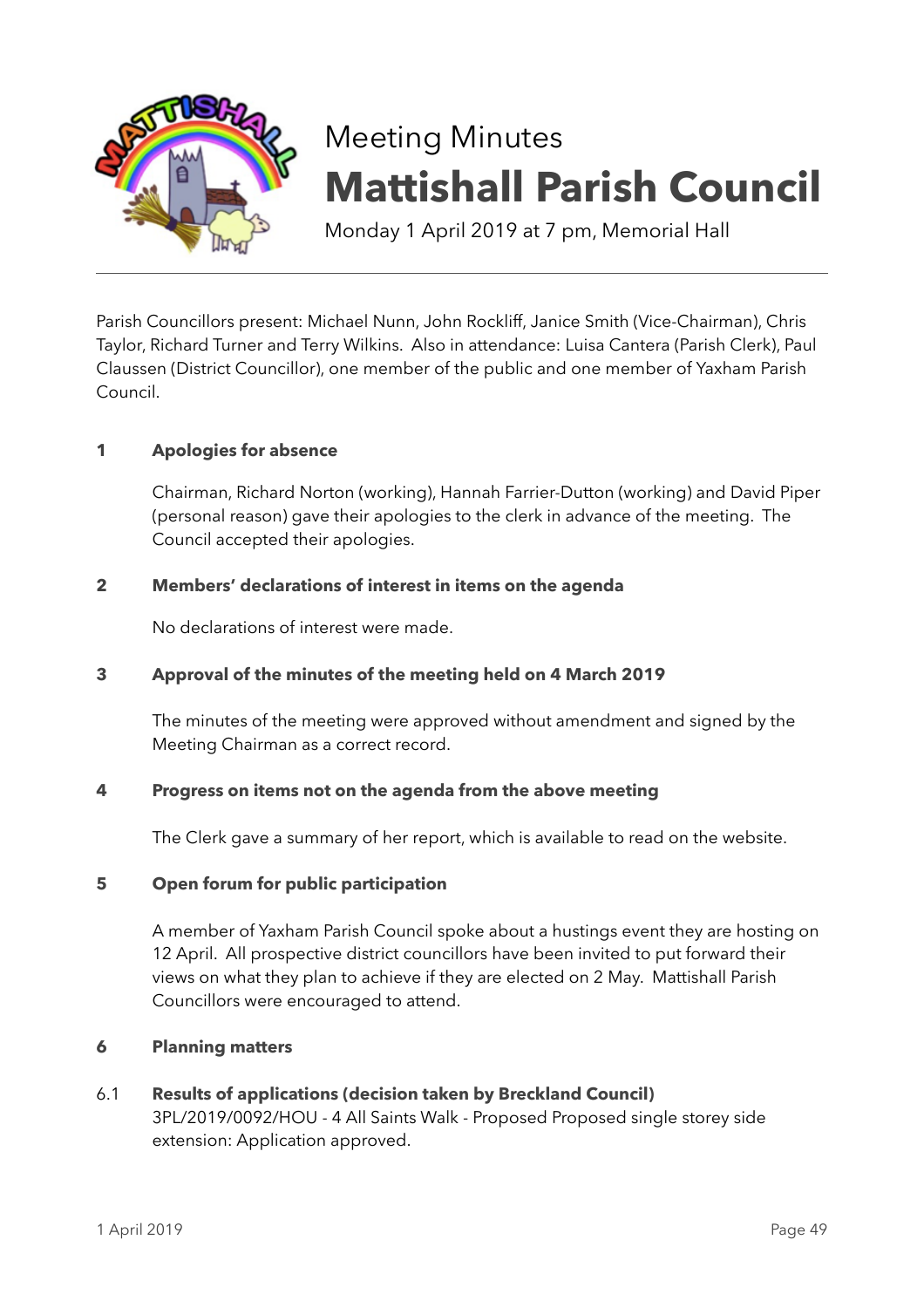3PL/2019/0062/F - Willow Lodge, Willow Close - Change of use of swimming pool building to dwelling with new double garage: Application refused.

3PL/2019/0063/F - 18 Willow Close - New dwelling and double garage: Application refused.

6.2 **Report and recommendations on planning applications from the Delivery and Monitoring Group (DMG) -** Comments will be sent to Breckland Council on the following applications:

3PL/2019/0199/HOU - 8 Mill Road - Proposed extensions to front and side of property and replacement garage and proposed new driveway: No objection.

3PL/2019/0226/O - Land adjacent to Moorfield, 133 Dereham Road - Erection of single storey dwelling: The emerging local plan acknowledges that existing completions and commitments already meet Mattishall's minimum target for the plan period to 2036. It is therefore not necessary to permit further new housing. This site was not put forward in the call for sites for either the neighbourhood plan or the local plan. The application does not meet Mattishall's NP policies HOU1, HOU4, HOU5, HOU6 and given the restricted nature of the site (the plot is very narrow and close to neighbouring properties) it is unlikely to meet HOU7.

3PL/2019/0277/LB - Talbot House, Church Plain - Replacement of all windows and doors: No objection.

# 6.3 **Consideration of plans drawn up by Abel Homes for a small play area at Walnut Tree Fields**

 The plans appear to be what Abel Homes originally proposed at the outset of the project. The Council agreed the plans were acceptable.

# **7 Updates from individual council members (for information only)**

## 7.1 **Data collected from the SAM2 (speed awareness messaging sign)**

The equipment is currently sited in Welgate, which is a new location. The data from when the SAM2 was in Dereham Road showed a top speed of 75 mph with 54,000 movements in a 27-day period. On average 12 vehicles a day travelled over 50 mph (this section of Dereham Road has a 30 mph limit).

## 7.2 **Norwich Western Link**

Mr Nunn reported that the Highways England project team is still analysing the results of the recent public consultation. There appears to be strong support for a new link from the Norwich Northern Distributor Road to the A47 west of Norwich. Option D looks to be the most popular option (west of Taverham travelling south-west towards just west of Easton). The next meeting of the multi-parish meeting with Highways England will be held on 7 May in Costessey.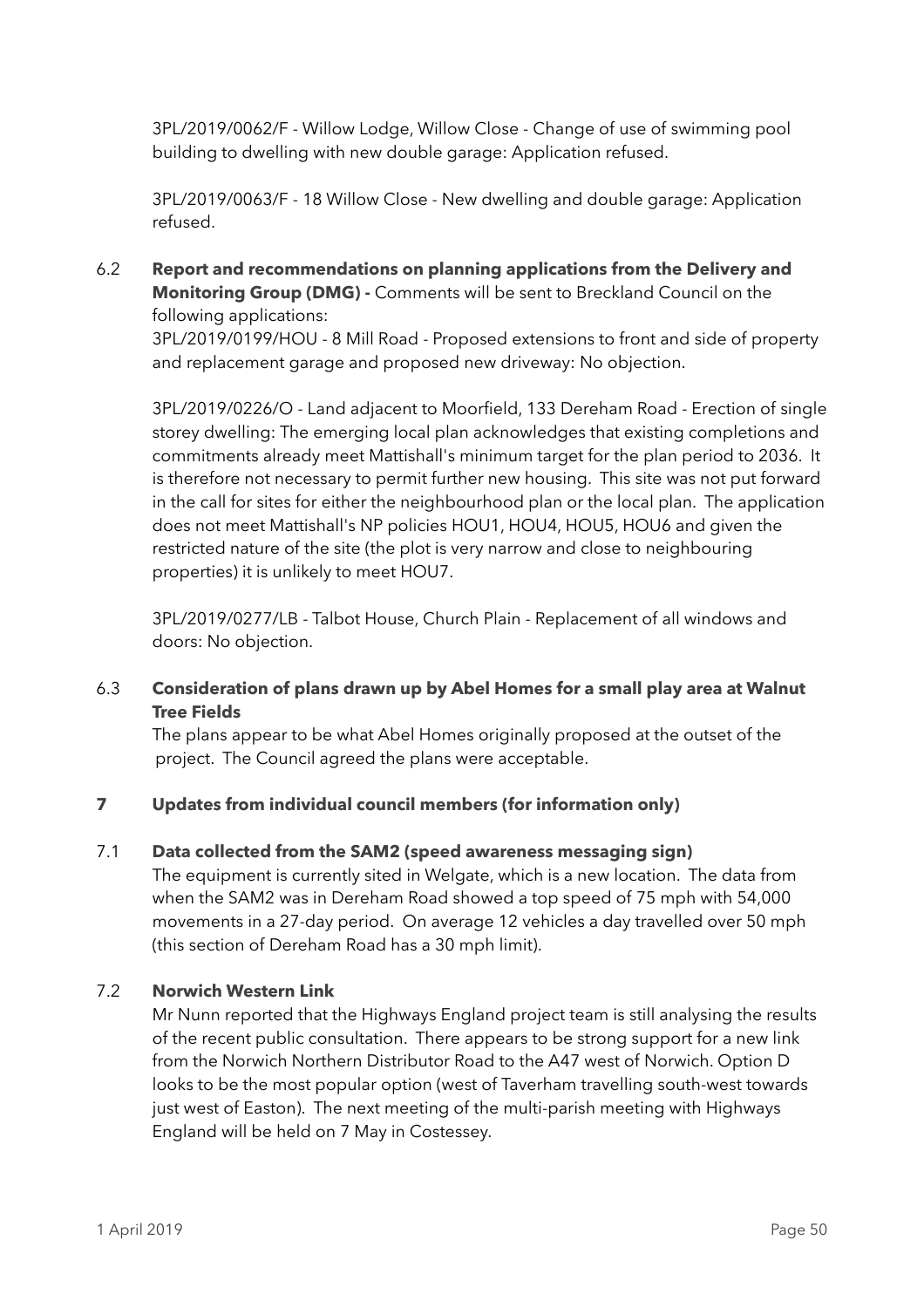#### 7.3 **Youth club sessions held during March**

Numbers during mid-late March have been lower than previous months. The leaders are not concerned as some of the children have been attending birthday events or away for the weekend. The children have been enjoying participating in craft activities and playing games. Mr Nunn expressed a wish by the leaders to encourage the upcoming year 6 children to attend the youth club during the Summer. The Council **RESOLVED** that the leader should approach the school to talk to the current year 5s about joining the youth club after Easter.

The Meeting Chairman allowed the Yaxham Parish Councillor to speak at this point in the meeting. He expressed his concern that a broken footbridge had not been dealt with by Highways and that he had made contact with Highways himself to report it. He also contacted district and county councillors.

## **8 Update from the Barlow Charity**

Mr Rockliff reported that the trees at Old School Green have been reduced in height. The charity is looking for a gardener to work in the communal area in front of the housing to start this Spring.

#### **9 Events**

#### 9.1 **Update on organisation of an Easter event**

The Easter event on Bank Holiday Monday (22 April) will involve an egg and spoon race, Easter egg hunt, Easter bonnet competitions, face painting and a tug of war contest.

#### 9.2 **Preparation for Norfolk Day**

The Women's Institute has expressed an interest in helping at this event. Further details will be given at the May meeting as two of the main organisers were absent.

#### **10 Plaque for a bench at the play area**

Mrs Smith reported that the mother of the child to be dedicated on the plaque was touched by the idea and has supplied the wording. The Clerk provided councillors with a draft. The mother would like the plaque to be sited on the bench closest to the witch's hat in the play area. The Council **RESOLVED** to order the plaque, as presented.

#### **11 Discussion on the WWI airfield commemorative memorial plaque**

Mr Rockliff reported that he had spoken with the representative from the Airfields in Britain Conservation Trust. The plaque weighs 35kg and is 60cm by 60cm. Mr Rockliff proposed an angle iron is set into concrete and the plaque is fixed on top. He will provide a sketch drawing with dimensions for the Council to consider at the next meeting.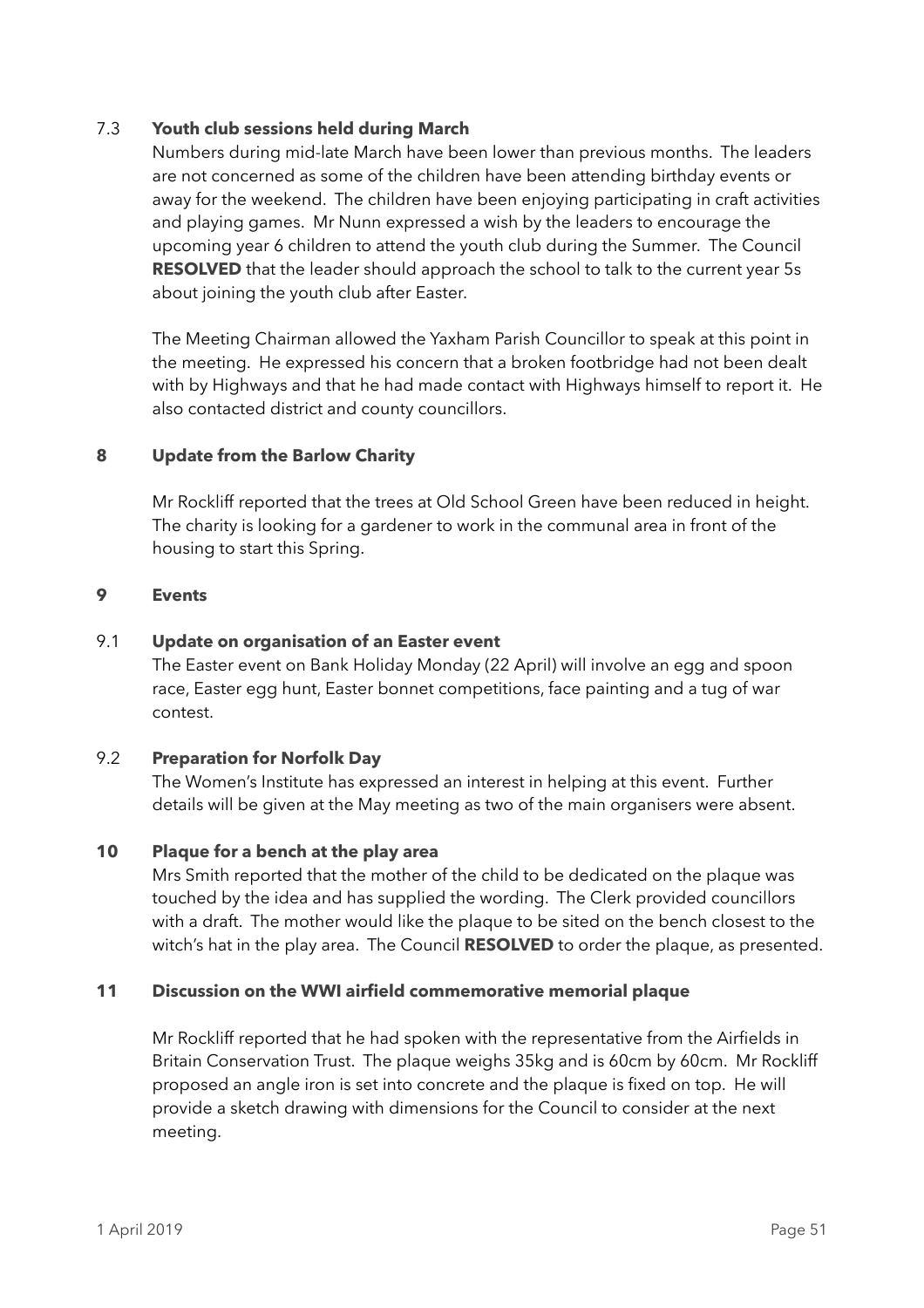## **12 Finance**

## 12.1 **Update on the Council's finances at year-end**

The Clerk presented the finances. The Council ended the year with a slightly higher year-end balance than expected (£53,960) due to some anticipated work not being carried out and committed grants not yet released by year-end.

## 12.2 **Consideration of a grant from the outdoor sport and play fund to the cricket club**

Mattishall Cricket Club has requested a grant to improve their netting area. The fund, received from Breckland Council in March 2018, can be allocated to community sporting clubs. The Council **RESOLVED** to commit the remainder of the fund to the cricket club. This is £889 minus the sporting equipment being purchased for the youth club of around £360.

## 12.3 **Payment of accounts list**

The Council **RESOLVED** to approve the payments list (refer to final page).

# **13 Correspondence**

The correspondence was available for councillors to read.

# **14 Items for the next meeting agenda (Tuesday 7 May 2019)**

Update from the Easter event, discussion on how to fix the WWI memorial plaque (drawing to be provided by Mr Rockliff), Norwich Western Link, and Norfolk Day will all feature on the May agenda.

The Meeting Chairman thanked Councillors for their contributions and the Clerk for her help and guidance over the past four years as this was the final council meeting before the 2 May election.

The Meeting Chairman closed the meeting at 8.40 pm.